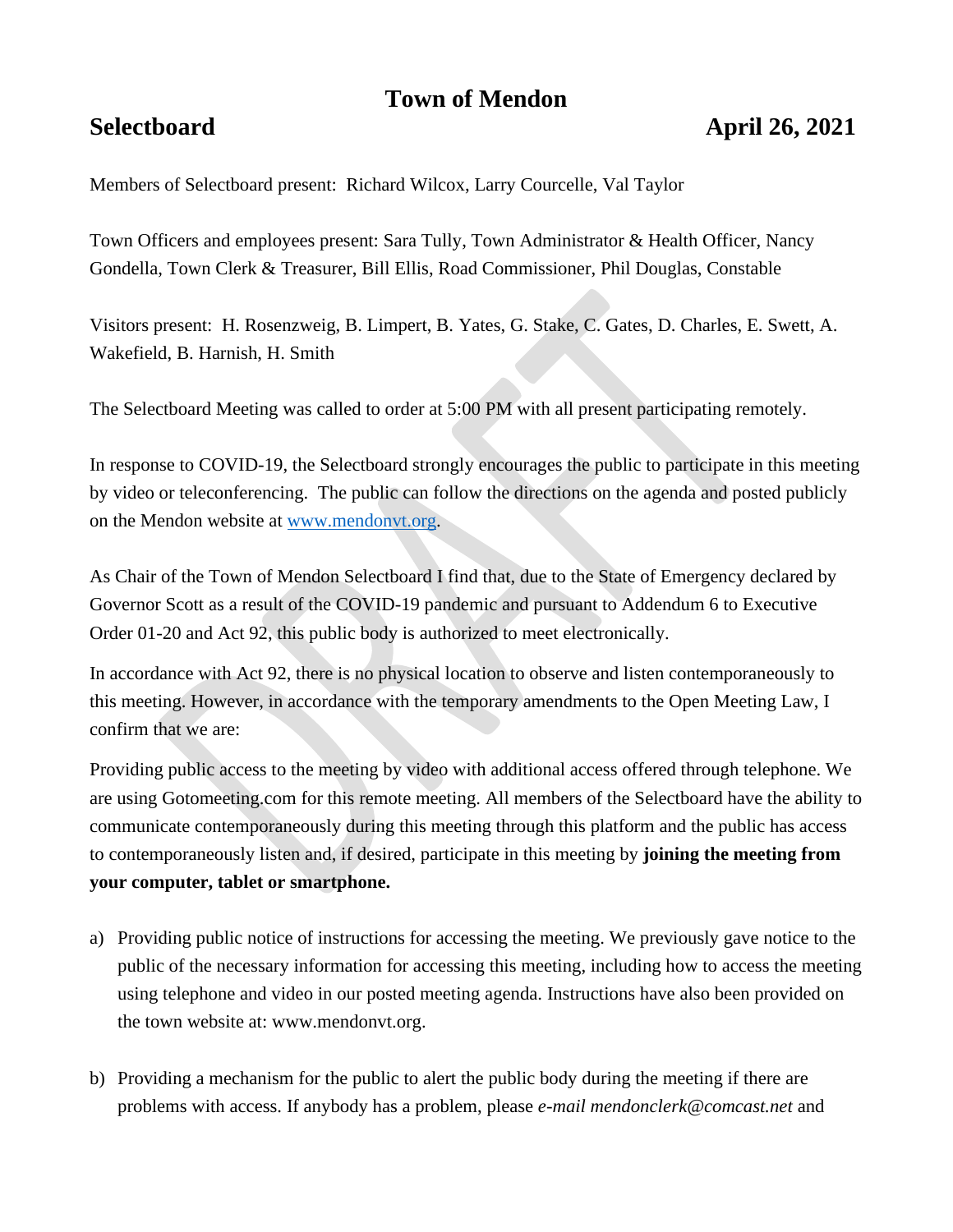c) Continuing the meeting if necessary. In the event the public is unable to access this meeting, it will be continued to a time and place certain.

Selectboard Meeting Mon, Apr 26, 2021 5:00 PM - 7:00 PM (EDT)

**Please join my meeting from your computer, tablet or smartphone.**  <https://global.gotomeeting.com/join/376076813>

**You can also dial in using your phone.** United States: [+1 \(408\) 650-3123](tel:+14086503123,,376076813)

**Access Code:** 376-076-813

New to GoToMeeting? Get the app now and be ready when your first meeting starts: <https://global.gotomeeting.com/install/376076813>

Please note that all votes taken during this meeting that are not unanimous will be done by roll call vote, in accordance with the law.

Let's start the meeting by taking a roll call attendance of all members participating in the meeting.

Roll call: Richard Wilcox, Larry Courcelle, Val Taylor

Agenda: R. Wilcox moved to approve the agenda with the addition of the Barstow Youth Club and approval of April  $3<sup>rd</sup>$  payroll to the agenda. Motion seconded by L. Courcelle. The Selectboard unanimously approved the motion. The Liquor Control Board meeting was also publicly warned and added to the agenda to approve a Liquor License at the conclusion of the Selectboard Meeting.

### Announcement

The Town of Mendon has advertised the 2008 Chevrolet Silverado for sale for \$16,000 or best reasonable offer. The Town of Mendon will be accepting offers until May 6<sup>th</sup> at Noon. All offers must be submitted in writing and delivered to the Mendon Town Office, 2282 US Route 4, Mendon, VT during regular business hours M-TH 9AM-5PM or submitted via email to [mendonadmin@comcast.net.](mailto:mendonadmin@comcast.net) Offers will be accepted in the order they are received. The town reserves the right to reject any or all offers. The vehicle is being sold "as is" with no warranties expressed or implied. The Town of Mendon logo will be removed prior to sale. Payment must be made in cash or certified bank check.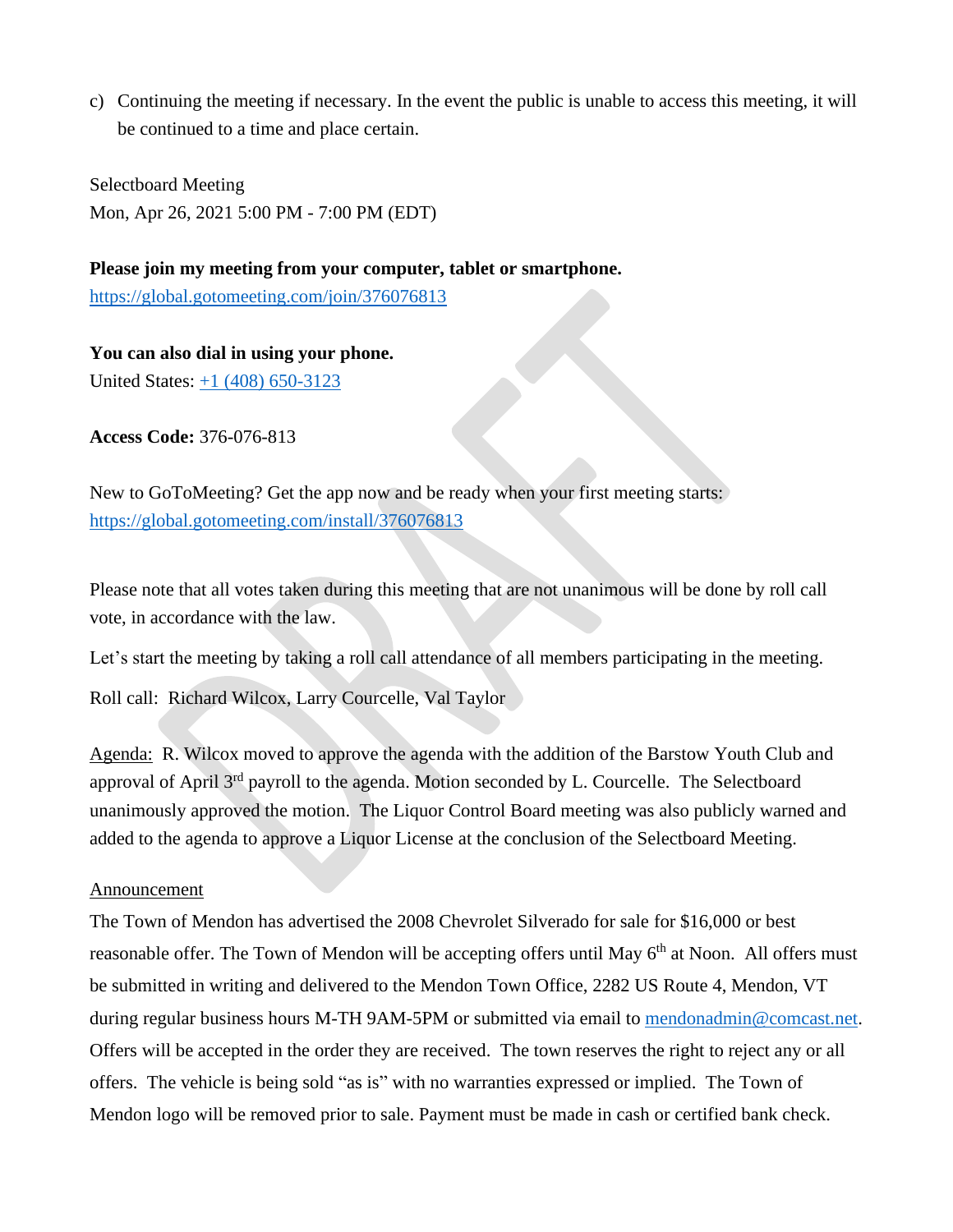The truck can be viewed on Wednesday April 28, 2021at 2 PM at the Mendon Town Office, 2282 US Route 4, Mendon, VT. At this showing you will be able to access the interior of the vehicle and ask questions with the Road Commissioner. The truck will also be parked at the Town Office for exterior viewing when not in operation with the highway department between 4/22/21-5/6/21. Additional information is posted on the website at [www.mendonvt.org.](http://www.mendonvt.org/)

*Otter Creek Communication Union District* conducted its first meeting April 21, 2021 as reported to the Board from L. Courcelle. There is a tremendous amount of information for OCCUD members to learn as the OCCUD continues to form.

### Administrative Matters

*Selectmen's Orders* were reviewed. Motion by R. Wilcox to approve pay orders for 4/26/21 for \$160.00 and \$274,043.53 and to approve payroll in the amount of \$9,524.73 for the period ending 04/17/21 and \$9,466.18 for the period ending 4/3/21. Motion seconded by L. Courcelle. The Selectboard unanimously approved the motion.

*Financial Update* N. Gondella provided year to date financials to the Selectboard with detail regarding each line item that may contribute to a surplus/deficit at year end June 30<sup>th</sup>. The Selectboard approved sending a reminder to register dogs. All dogs must be registered in the town they live in annually by April  $1<sup>st</sup>$ .

*2021-2022 Goals and Objectives* S. Tully presented the 2021-2022 Goals and Objectives to the Selectboard with tasks and projects to be prioritized highlighted. S. Tully provided an overview of each task or project, its history, importance and timeline. Prioritizing the 2021-2022 Goals and Objectives provides direction to staff regarding which projects to tackle next as time allows. L. Courcelle offered to assist in policy planning to see if a policy can be updated and reviewed at each Selectboard Meeting. R. Wilcox explained that some policies will require additional research and consideration than that. The issue was tabled for further consideration.

Minutes of Previous Meeting: R. Wilcox moved to approve the minutes of 4/12/21. Motion seconded by V. Taylor. The Selectboard unanimously approved the motion.

Public Comment No public comment.

### Business

*Declaration of Inclusion* Al Wakefield and Bob Harnish presented the background and development of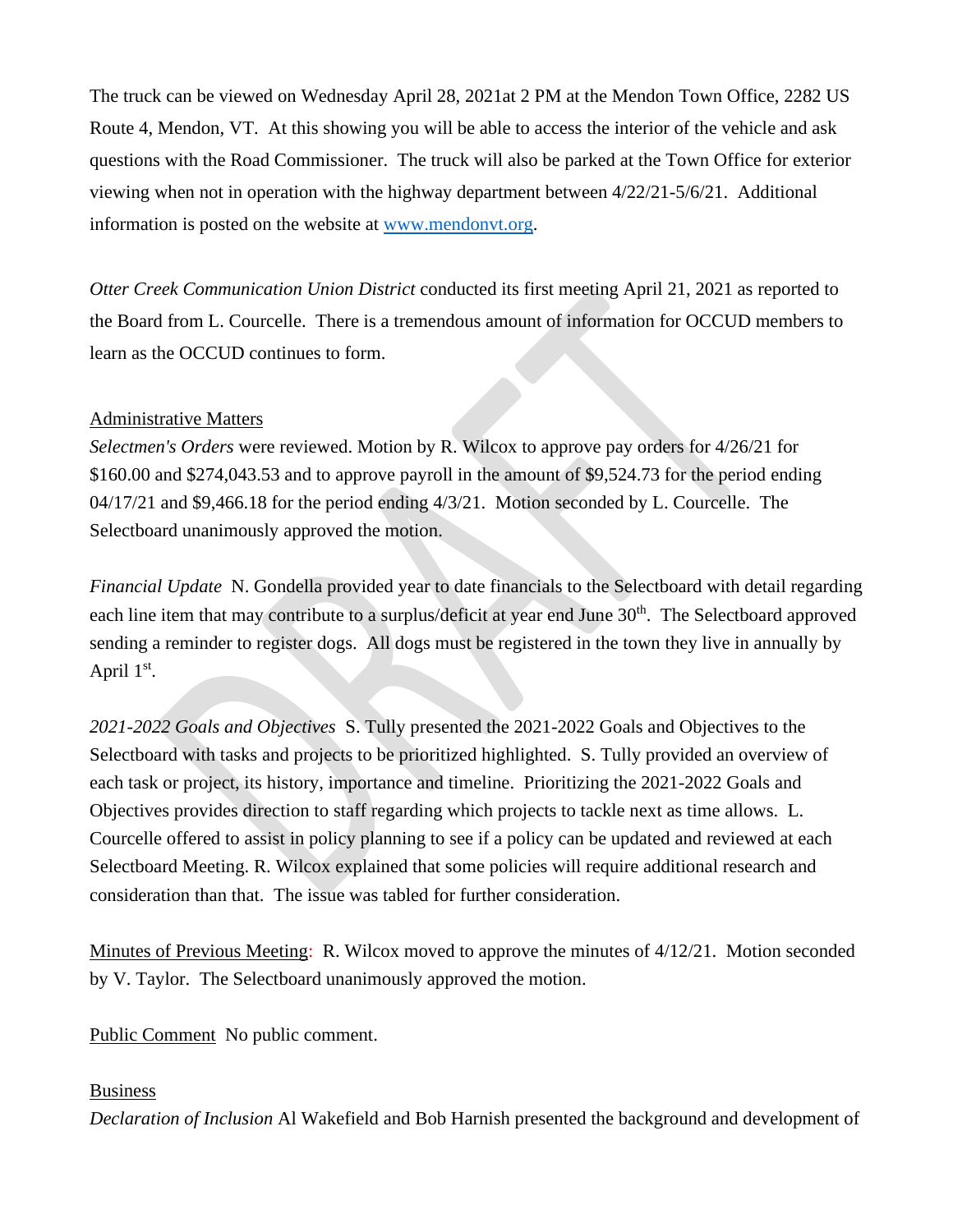the Declaration of Inclusion. Currently, 8-10 towns have adopted or are considering adoption in the next few weeks. The Governor's Office has declared May 9-15<sup>th</sup> Inclusion Week. The document was distributed to all Selectboard members prior to the meeting. The actual document was not discussed in detail. B. Harnish, a business owner in Mendon for many years and a resident of Pittsford, felt he wanted to take a stand for inclusion to welcome all people to Vermont stating we are all immigrants. He credited Chittenden County's economic success to their diverse community. A. Wakefield, a Mendon resident, described the process of moving his family from New York City to Vermont noting he was welcomed by many members of the Rutland County community. He quoted Ernie Royal, owner of Royal's Hearthside Restaurant in Rutland, VT "When you move to Vermont, bring with you what you did that made you a success, and adapt it to the Vermont way." There was no discussion or action taken by the Selectboard.

*COVID-19 Guidance* S. Tully provided information regarding the universal guidance set forth in the VT Forward Plan. The town of Mendon's operations are within the Category A (low volume professional office  $\&$  outdoor recreation)  $\&$  B (construction) guidance and subsequent implementation schedule. The operation of Public Meeting Guidance was discussed. Public meetings are required to maintain 1 person per 100 square feet. This would only allow 4 people to meet in the Conference Room. The Town Garage would allow for the required square footage. The Selectboard agreed meetings of public boards and commissions will continue to be held remotely until this guidance is changed. The Wellness survey is no longer required under the universal guidance. A log of contacts that come to the town office is still required as well as not coming to work with symptoms, wearing masks and maintaining social distancing of 6 feet.

*Local Emergency Operations Plan Adoption* Motion by R. Wilcox to approve the 2021 Local Emergency Operations Plan incorporating updates as presented by P. Douglas and S. Tully. Motion seconded by V. Taylor. The Selectboard unanimously approved the motion.

*Firearms Discharge Ordinance* L. Courcelle provided an overview of discussions with Sheriff Fox, Rutland County Sheriff and Lt. Gallant, Game Warden, Southern District regarding Mendon's proposed Firearm Discharge Ordinance. The Rutland County Sheriff has not enforced a Firearm Discharge Ordinance in other Rutland County towns that have such an ordinance. Lt. Gallant informed the town that the Game Warden's enforce state law, and do not get involved with discharging firearm issues or complaints unless there is an animal involved. The town was advised that a Firearm Discharge Ordinance would be nearly impossible to enforce. Enforcement of local ordinances is the primary responsibility of the Constable. There are municipalities that have adopted Firearm Discharge Ordinances. It was questioned if any of them have been enforced and how they were enforced. L. Courcelle summarized the options for consideration. The Selectboard must decide whether to not pursue adoption of the ordinance, leave proposed ordinance as drafted and expect it will be petitioned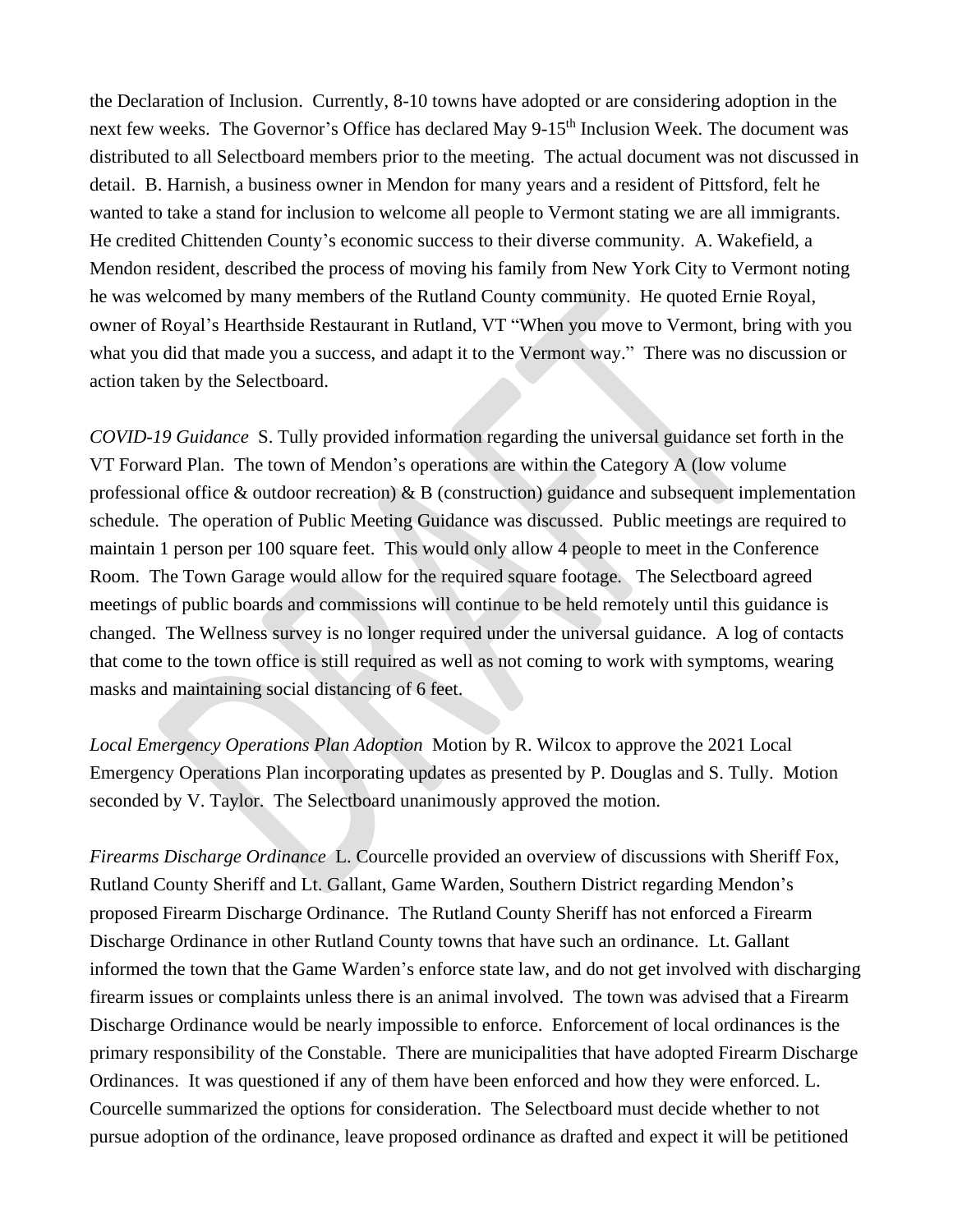for town vote, incorporate amendments by Constable P. Douglas and consider other submitted changes and hold another public hearing. A resident stated that the State Police made comment that a Firearm Discharge Ordinance is another tool in their toolbelt. The Selectboard continues to question whether the tool has ever been enforced in other municipalities that have adopted a Firearm Discharge Ordinance. The town will attempt to gather this information.

*Lawnmower Replacement* B. Ellis will present quotes at a future meeting. He is looking at machines with a 52" deck.

*Request to Amend the Animal Control Ordinance to Include Chickens* L. Courcelle provided an update regarding a complaint about chickens wondering off the property of their owner and damaging neighbor's gardens, grass and property. Currently this is a civil matter between neighbors. The town has received a handful of complaints in the last 10 years about livestock damaging neighboring property. Some municipalities have included regulation of livestock in the Animal Control Ordinance. The Selectboard discussed the problem is not widespread and the need to regulate the entire town based on a few incidents seems unnecessary. L. Courcelle will continue to try and mediate a solution for the frustrated property owner.

*Request of Right of Way* H. Smith attended the meeting to discuss the town's interest in selling or granting a right of way across town property. Two town owned lots located on Park Lane and Stoney Meadows would allow for easier access to his property that currently has access off Route 4. R. Wilcox stated the Selectboard is reluctant in giving up the rights to town property.

### *Mendon on the Move Community Visit Priorities Set:*

1. Reimagine and Improve the Rt. 4 Corridor

2. Advance Outdoor Recreation

The April 21<sup>st</sup> Mendon on the Move Community Visit Meeting narrowed down multiple ideas brainstormed by community members on March 24<sup>th</sup>. The community members set two priorities to create committees and actions plans to tackle. The first is to reimagine and improve the Route 4 corridor. The second is to advance outdoor recreation. All members of the community were invited to these meetings to partake in setting these priorities and they are now welcome to join committees to tackle these goals in Mendon. Any interested parties can join a task force by going to: bit.ly/MendonOnTheMove. There were many ideas presented that the town has already pursued and this information should be provided to the task forces set up for each priority.

*Barstow Youth Club* Motion by R. Wilcox to waive the facility fee for the Barstow Youth Club to use the Mendon Recreation Area until June 11, 2021. Motion seconded by L. Courcelle. The motion passed unanimously.